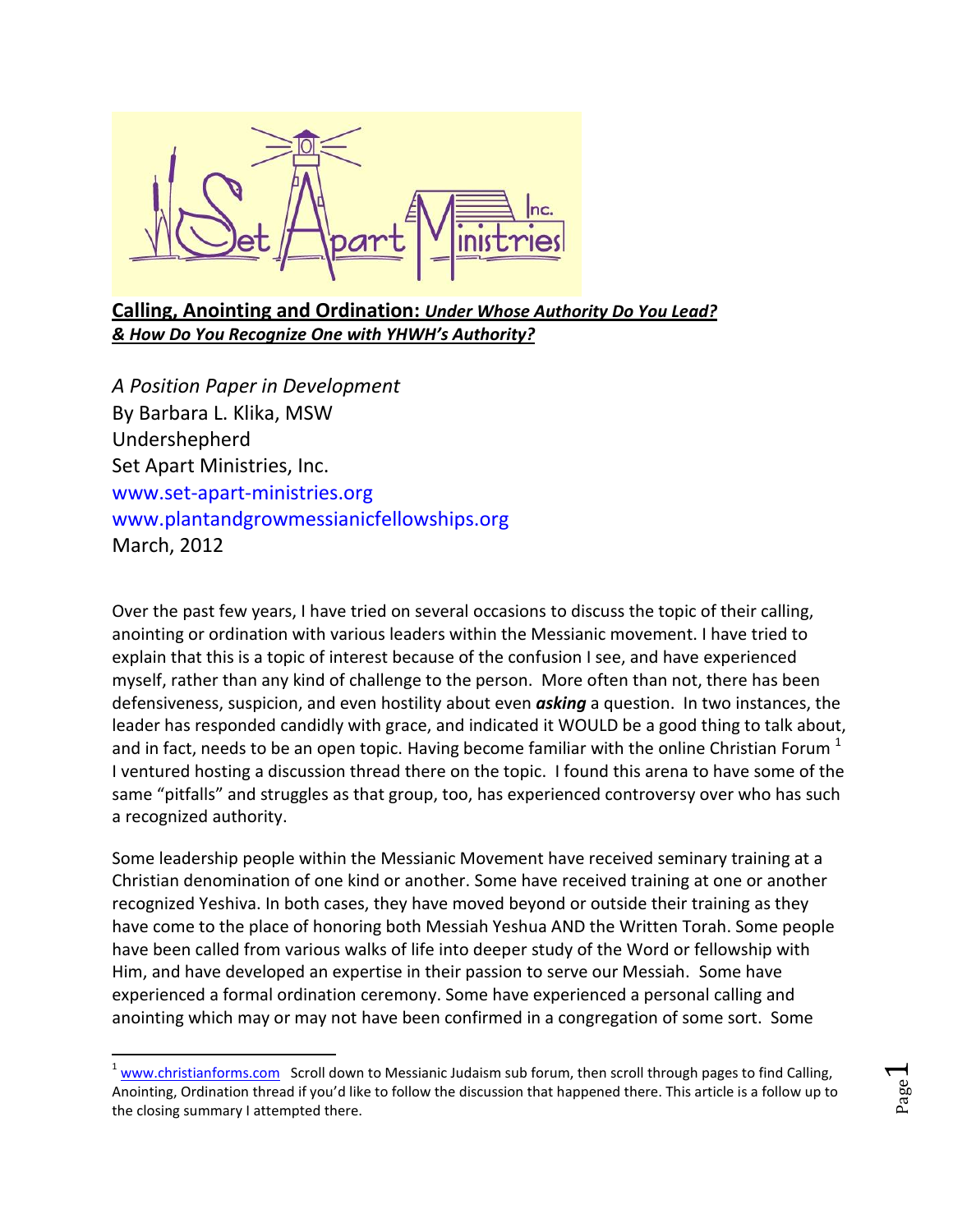have been personally anointed by anther leader who themselves has been ordained by a particular body of Believers.

There seems to be an insecurity here about Who or who has given anyone authority to serve our YHWH Elohim that I have come to suspect is unavoidable given this season of time. Some forum participants seemed to think that the subject would only be of interest to those who had themselves experienced some kind of calling, and that perhaps only such people could even begin to understand or comprehend all that is involved. Though this may be true, it does not lessen my concern that in an age that we have been warned would be filled with loud voices, each one declaring their own truth, and with many false "messiah's" or anointed ones rising up, that people have an idea of what is happening and what kinds of discernment they may need in order to determine which of these voices are in fact, speaking with genuine YHWH ordained authority and which ones are promoting some personal or organizational agenda.

I also suspect that many individuals may be hearing from the Ruach in some form of calling which they do not fully understand how to receive and walk in.

Here is an attempt to summarize the main points I have understood, along with a brief analysis of how I and our SAM community understand it to be in this day. Please consider this an open discussion rather than a final conclusion as I am certain there remains much to learn. Comments are always welcome to further the conversation.

In order to discuss the topic, there must be some agreeable definition of the three aspects of coming into leadership.

**Calling**: an experience one has that is understood as a direct communication from our YHWH asking or directing that one to take up a task of some kind.

**Anointing**: a confirmation of a calling, whether it is a private, personal experience with the Ruach haKodesh/Holy Spirit, or a more public ceremony in which one who is called is physically anointed with oil and prayer, and often with laying on of hands of an already confirmed leader, or by a congregation/community.

**Ordination**: a formal process of confirming a calling and equipping through some form of specialized training through a ceremony which may also include anointing with oil, prayer and laying on of hands, by a specific group of believers, according to the agreed upon standards of their group.

Calling and anointing have happened from the beginning I think, as we see in the Scriptural pictures of Abraham, Isaac, Jacob, David, Joseph, Paul, and so many others. These examples seem to be both personal and public but include some form of an experience with the Living God.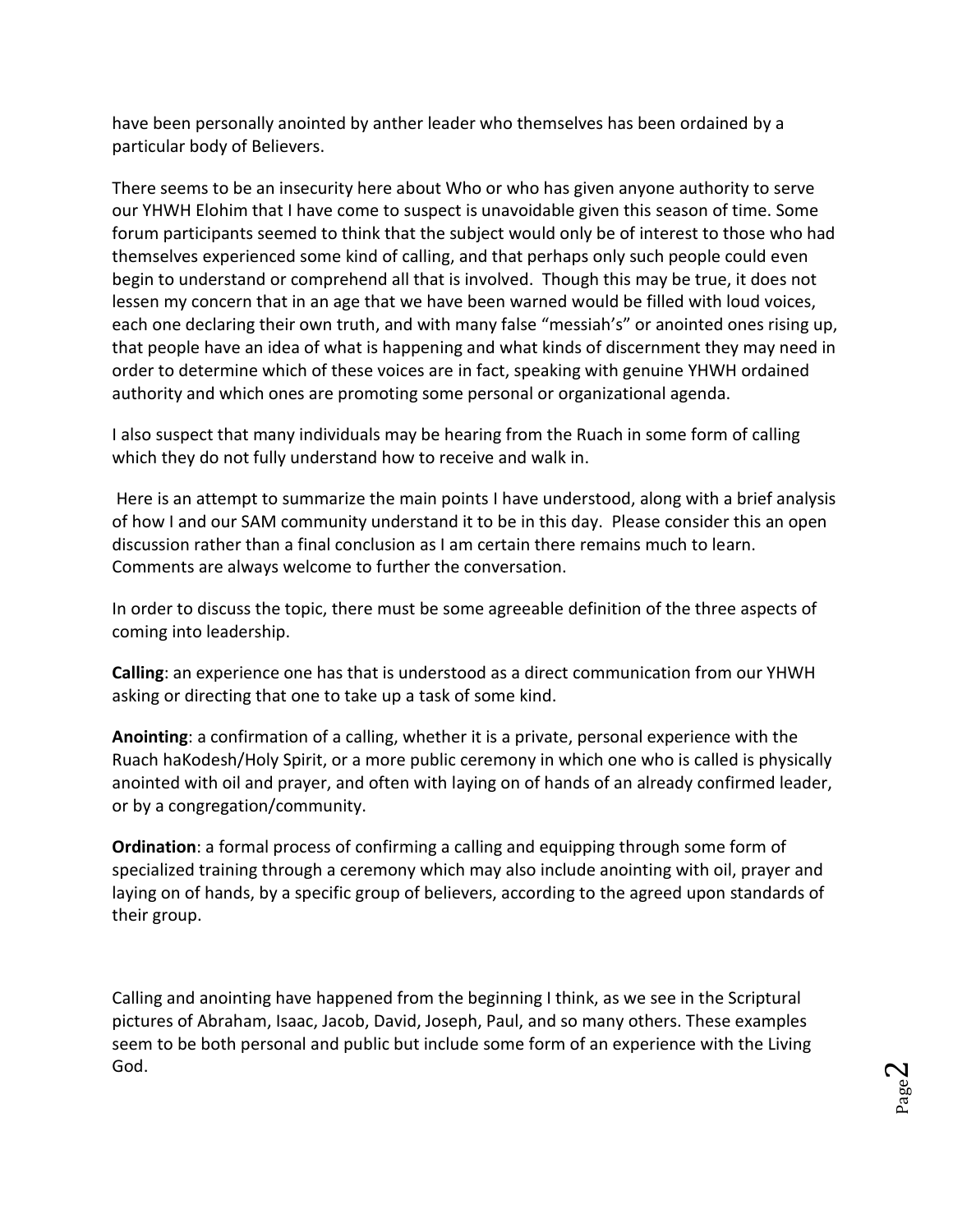Broadly speaking, ordination, as a ceremony didn't happen until there was a body of believers. Hopefully it is a God directed activity rather than one in which human beings have determined to do something about confirming a leader of their own choice. Many comments have been made about the necessity for training and equipping that some see can only happen in a formal institutional setting and others view as quite possibly happening at a personal or congregational level.

Anytime there is an established body of believers, they will have to set down some guidelines for how they "do things" including affirmation or ordination of leaders.

During times of peace, such criteria are probably under careful scrutiny as there is quiet and a lack of pressing matters that would lend itself to consideration of such important but *deeper* topics—*deeper* for lack of a better word to describe it. During times of war or transition, the guidelines seem to fall due to expediency and the urgency of simply coping, living or survival.

One Scriptural example of such a time of tribulation is that of the time period of the Judges. The joint leadership of Moshe and Aharon during the wilderness journey yielded to Yehoshua and Elazar as they entered in and took possession of their inheritance. After the initial routing of the largest centers of power, the central authority of Yehoshua was dispersed out to each tribe's elders.

Though they had been warned, what followed is probably almost as painful to read as it was to live. As they "fell apart" and failed to fully possess their inheritance, every man did that which was right in his own eyes. Eventually even the Levitical lines were corrupted.

### **In this environment, our Abba had mercy and raised up judges, unique individual callings and anointings.**

This went on, in cycle after cycle of repentance, deliverance, peace, and falling away back to repentance until the transition in Shemuel, who was a Kohathite, yet who functioned as both prophet and judge.

Out of the chaos, the demand went up for a king.

In Sha'ul, they were given a King who looked the part but had no heart. We see a thematic parallel here to the demand for meat and YHWH's response: You want quail? I'll give you quail until it is coming out of your nostrils. There is no doubt that YHWH declared through Shemuel that their desire for a human king was evil, yet He extended mercy IF both King and people would honor and obey Him.

One might say He provided for them a false king or an 'anti-king' clearly warning them of the things that such a king would do, but allowing them to walk through the desires of their hearts and the certain consequences of it.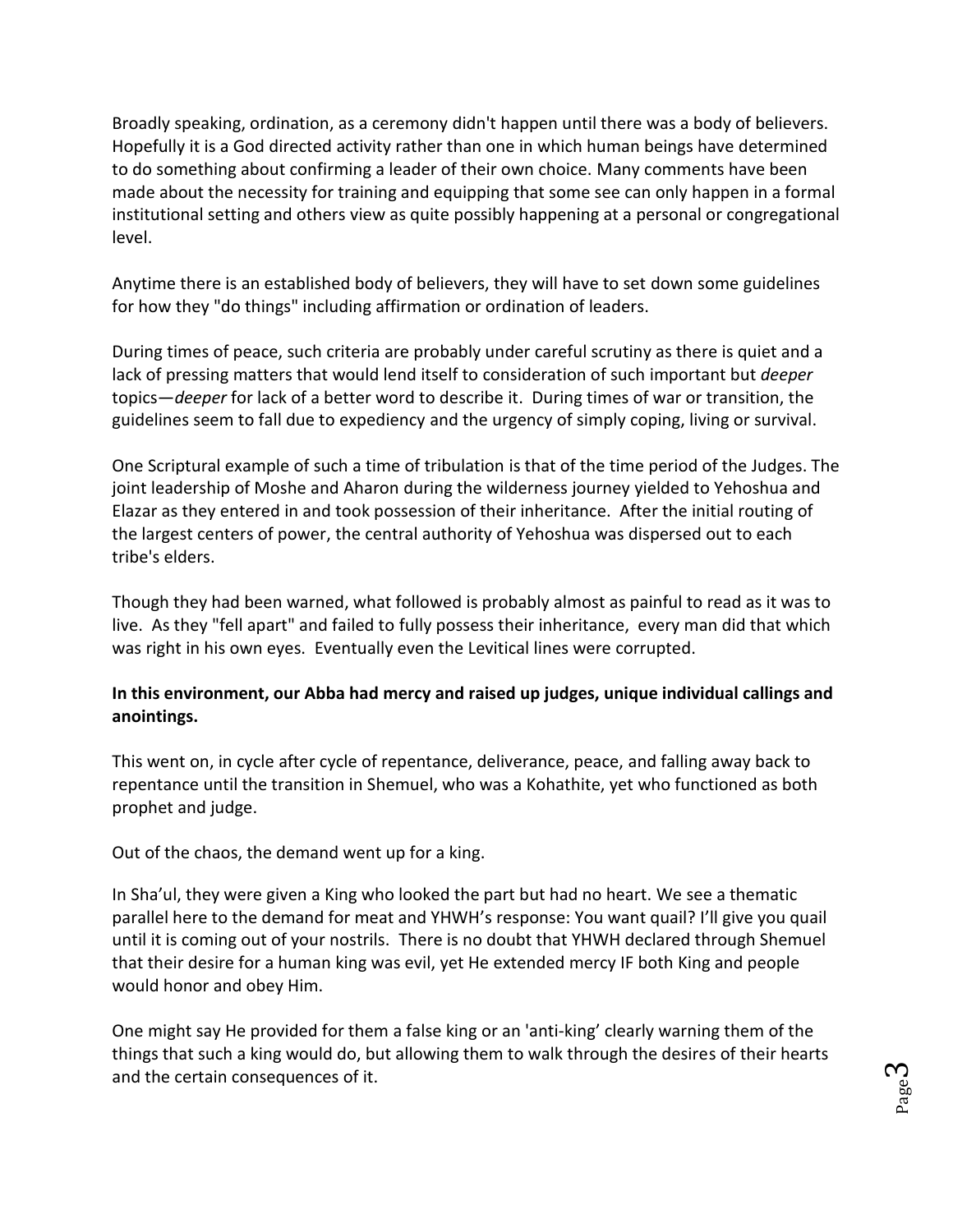After that, arose the True King, David. He was and is a picture of Messiah: the picture of our final redemption in His Kingdom.

As history continued, and our Elohim continued to tell His story, we see that even the golden years of the United Kingdom came to an end. As it was not the end of the story, again in our human condition and cycle, he was followed by those who were generally less than faithful.

#### **A Thematic Parallel Today**

**I believe we are in a period of such transition now. I believe He will act in similar patterns to His actions before.** 

**[Isa 1:26](http://www.blueletterbible.org/Bible.cfm?b=Isa&c=1&v=1&t=NKJV#comm/26)** I will restore your judges as at the first, And your counselors as at the beginning. Afterward you shall be called the city of righteousness, the faithful city."

There is a thematic parallel to the time of the Flood when men's thoughts were only evil continually which led to judgment, and the time of judgment coming when our Yeshua said we are to let the righteous be more righteous and the filthy more filthy; and the set apart more set apart. (Rev. 22:11) In such times, individuals rise up and do what seems right in their own eyes.

The insecurity and lack of clarity of what it means to be called, anointed or ordained in our day may well have to do with the insecurity of the times and the transitions taking place as we are moving toward the time of that final "anti-king/messiah" and awaiting the triumphant return of the True King of Yisrael, Messiah Yeshua! How many people do you yourself know who have experienced some kind of harm in their faith communities? Chances are it is a large number. Betrayals of trust abound and the news media makes them clear around the world. Many are feeling betrayed and afraid to trust another and so isolate themselves. Yet many are also looking for someone to tell them exactly what to do so they don't have to study for themselves.

## **We are between the proverbial rock and hard place. Who has authority to establish or approve those in leadership?**

**Judaism** has a long history and set of traditions, and thankfully, has kept Torah despite much attention to Talmudic interpretations. Yet, those who honor/participate/serve in Judaism today follow the line of those who did not recognize Messiah Yeshua.

**Christianity** has a long history and a set of traditions, and thankfully, has kept Jesus/Yeshua in view, despite misunderstandings of Him in His true identity, but those who honor/participate/serve in Christianity follow the line of those who do not recognize Torah as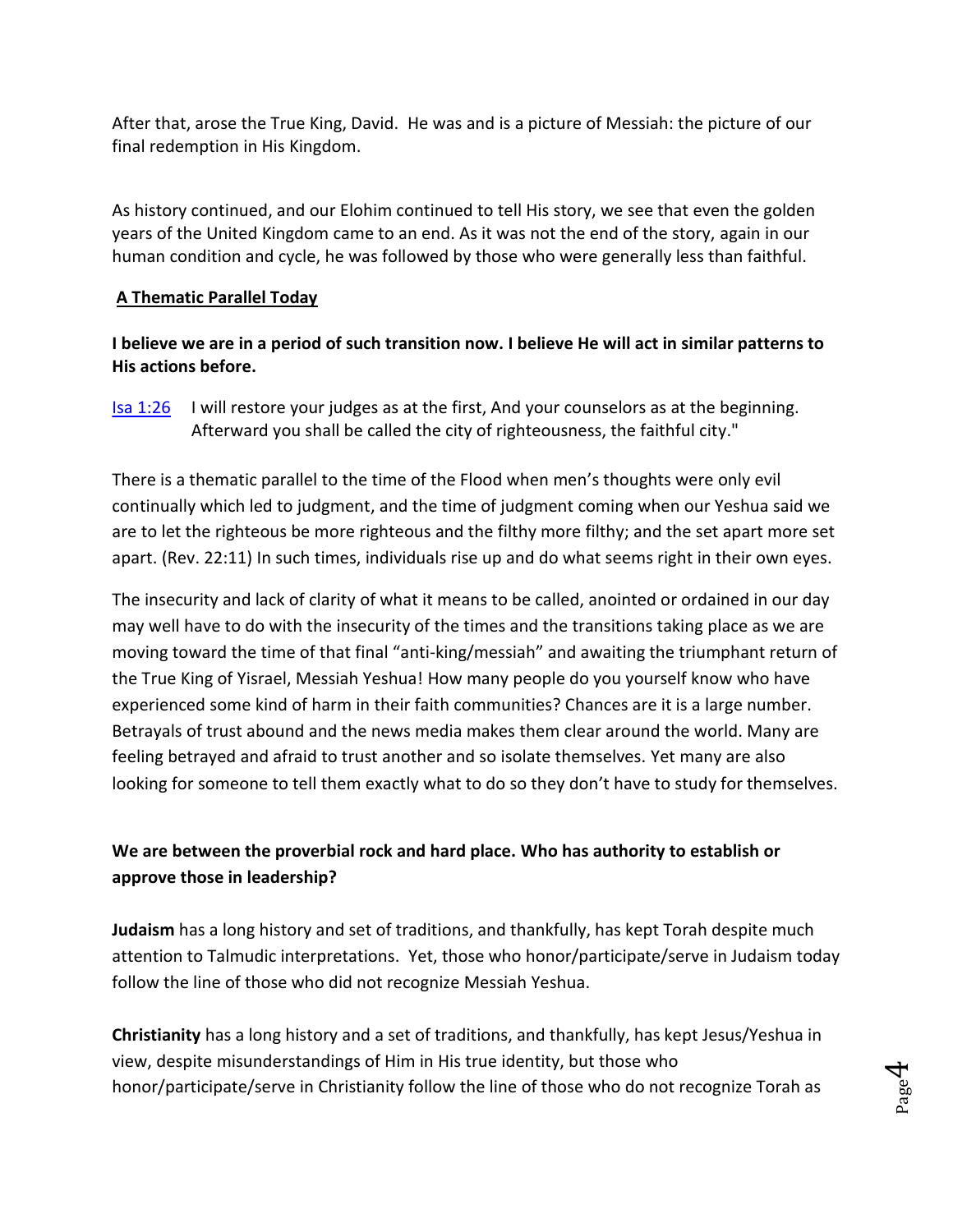valid for Messiah's followers.

l

Both John/Yochanan and Jesus/Yeshua ministered outside the "church system" of their day...as many of our Messianic fellowships are "outside" of a particular "system."

Yeshua and Yochanan ministered at a time when the "official church system" was ripening to full corruption, even having a political appointee as high priest.

The argument between those who received Messiah Yeshua and those who did not, led to division. Is it not still this same division evident today? Consider the ongoing strife over the place gentiles have in Messianic groups as well as over the question of what it means for all Israel to be re-gathered. Witness the recent brouhaha over Eddie Long and Ralph Messer, crowning Long "the King", while wrapped in a Torah scroll.<sup>2</sup> This was followed by a torrent of complaints that Messer isn't a "real" Rabbi. *(Please note: I am NOT supporting what was done and found it very offensive. My point here though was in regard to the question of what qualifications are seen as "real" and acceptable.)* There is a great deal of competition and disease between the Messianic groups founded by those of the House of Judah and those founded by those of the House of Israel. One sad example of this in my knowledge was the cancellation of a major Messianic worship leader at a "two house" conference because he was warned by one of the major Messianic Judaism groups that his work would be boycotted if he chose to perform there. There are varying degrees of cooperation between *any* Hebrew oriented fellowship and traditional Christian church group, which is in itself a massive understatement.

Within Christian groups there is evidence of great struggle as well. I have seen a survey of clergy indicating their personal lack of faith and struggle to carry on or determine to leave.<sup>3</sup> Two years ago a woman in Canada told me of a video she saw on television with various pastors, hiding their identity, speaking of their lack of faith and how they cope. She was unable to give me the identifying information and I have been unable to locate it. It is no secret though that organized Christian churches/denominations are struggling, losing members and generally not proving able to inspire and equip their people as fully mature and yielded to God

<sup>&</sup>lt;sup>2</sup> <http://www.empowernetwork.com/bellyoffire/blog/ralph-messer-crowns-eddie-long-king-with-torah-scroll/> This site has the original videos of the event with some commentary. It is provided here so that you can see the original events, not necessarily in agreement with all comments. March 3, 2012 3

[http://onfaith.washingtonpost.com/onfaith/panelists/daniel\\_c\\_dennett/2010/03/skeptical\\_clergy\\_a\\_silent\\_majori](http://onfaith.washingtonpost.com/onfaith/panelists/daniel_c_dennett/2010/03/skeptical_clergy_a_silent_majority.html) [ty.html](http://onfaith.washingtonpost.com/onfaith/panelists/daniel_c_dennett/2010/03/skeptical_clergy_a_silent_majority.html) Editorial on various research projects and writers on the topic. March 3, 2012 <http://newsweek.washingtonpost.com/onfaith/Non-Believing-Clergy.pdf> **Preachers who are not Believers;** Daniel C. Dennett and Linda LaScola; Center for Cognitive Studies\*;Tufts University, Medford MA 02155; March 15, 2010

[http://www.religiondispatches.org/dispatches/danielschultz/2690/atheists\\_in\\_the\\_pulpit](http://www.religiondispatches.org/dispatches/danielschultz/2690/atheists_in_the_pulpit) Another commentary, including reference to the Tufts University study.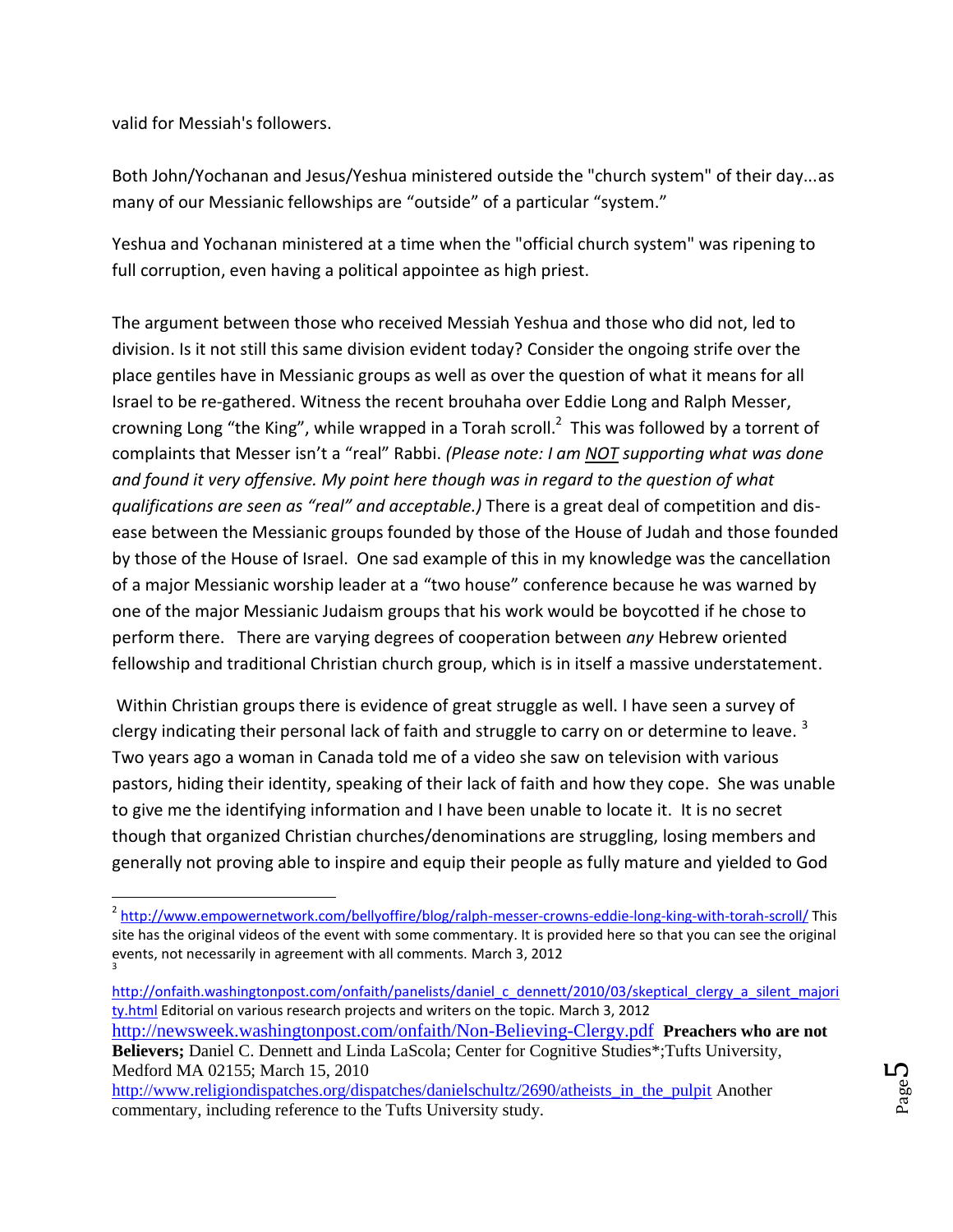disciples. We have many in countries around the world who may have a cultural expression of their faith but lack the true heart. George Barna's book, entitled, **Revolution**<sup>4</sup> is one extensive study that documents the issues in America.

Judaism, and its various sects today, continues to deal with concerns and fears about losing their Jewish identity as so many members want to identify with the larger culture in which they find themselves; a perennial problem, really. In the Messianic Movement, I think we are seeing a return to the same unresolved struggles of the First century; the Judah/Joseph battle.

Both faith groups, traditional Christianity and Judaism, in all their various expressions are generally experiencing a falling away. Though many may stay involved in a faith group at one level of another, this is not always a clear indication of the state of their personal faith. Many of us understand that Christians and Jews are both "the People of the Book" and whatever our differences, can see greater similarity here than among all the other competing faith groups in the world, yet even this fragile unity is easily disrupted.

In such a difficult environment, is it really any wonder that both shepherds and sheep are uncomfortable? So who is it that YHWH has given the authority to speak in His Name? How does He make that clear to both individuals and faith-based groups of all varieties?

### **Primary Question:**

 $\overline{\phantom{a}}$ 

Despite the sure and certain knowledge that He always preserves a remnant even during times of great apostasy,

# **If neither body of Believers is walking in the fullness of Messiah and His Word, have they not both fallen from the position of being able to faithfully designate/ordain leaders?**

In the ongoing dispute over who has "real" credentials and spiritual authority, whether a Jewish training or a Christian training is acceptable enough, isn't it only to be expected that there will be a multitude of individuals who will rise up, every man doing that which is right in his own eyes?

### **Is it possible that it is time once again for YHWH to raise up Judges?**

### **Unique and individual callings and anointings to serve His purpose in His plan for His people.**

<sup>4</sup> http://www.barna.org/store?page=shop.product\_details&flypage=flypage.tpl&product\_id=3&category\_id=1